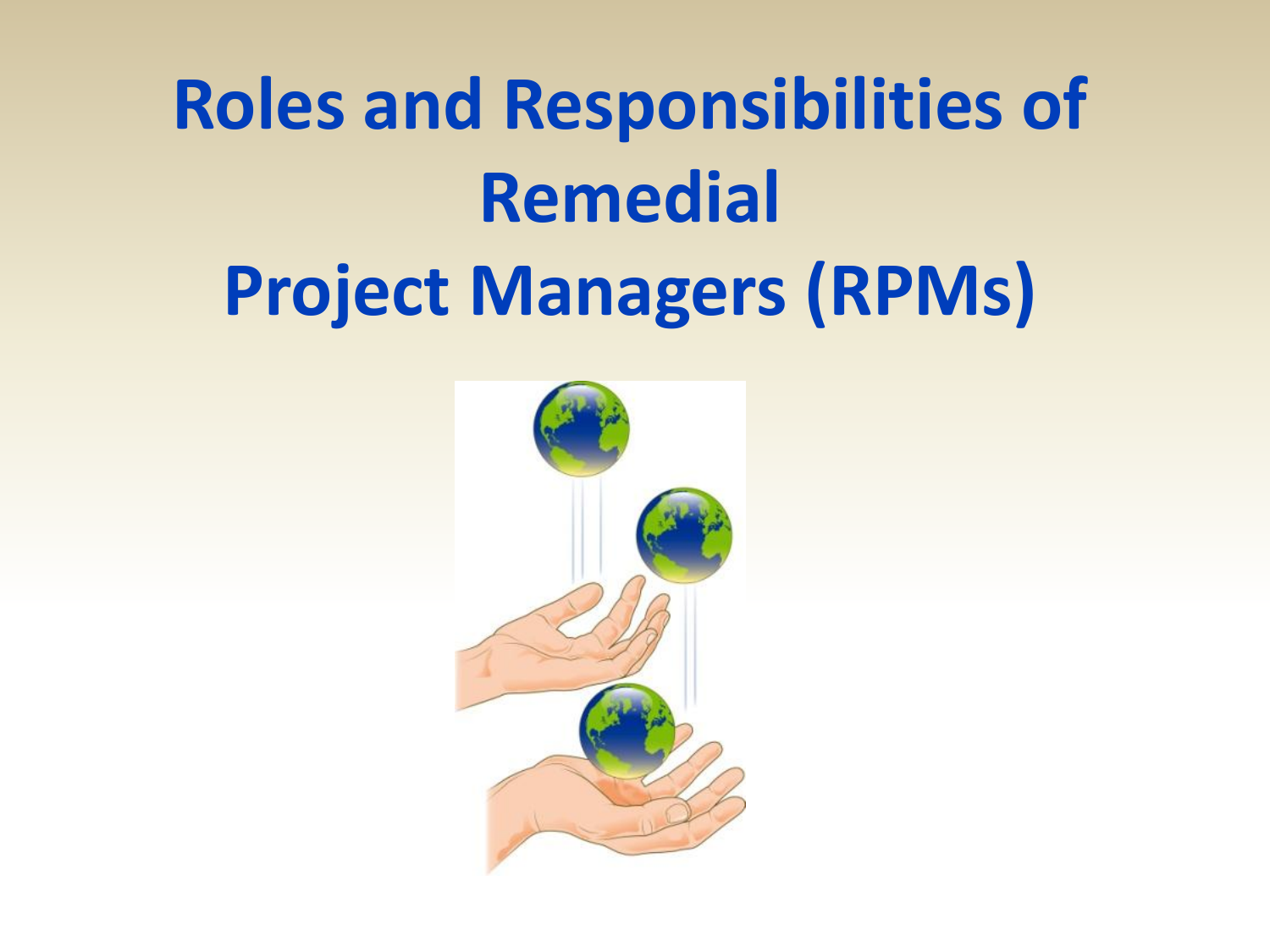## **Hazardous Waste Site Clean Up RPMs**

- Lead Agency
	- DoD
	- DOE
	- DOI (Federal Land Management)
	- $-$  FPA
- **Regulatory** 
	- $-$  FPA
	- State
- Roles and responsibilities detailed in the National Contingency Plan (NCP)
	- Title 40: Protection of Environment, Part 300, Subpart B- Responsibility and Organization for Response
	- § 300.120 On-scene coordinators and remedial project managers: general responsibilities
- While there are commonalities between the roles and responsibilities of all RPMs, in general responsibilities will vary according to organizational affiliation.

We'll be taking a look at similarities and functional differences of each ...

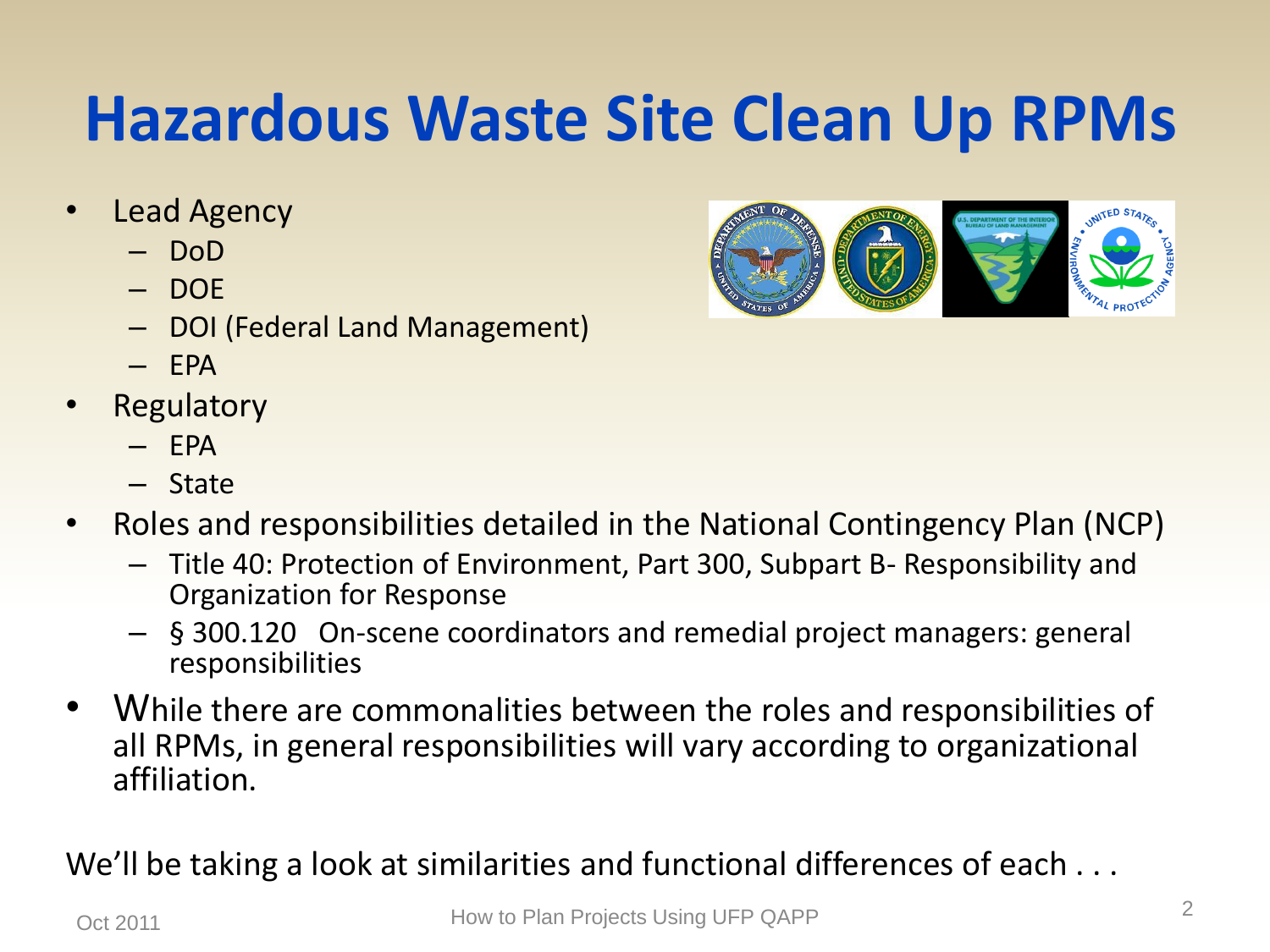### **But first, a word about our Contractors . . .**

- While ultimate responsibility for a project resides with the RPM, typically project tasks are performed by contractors and subcontractors.
- Contractor tasks may include
	- Planning and QAPP development support
	- Sampling and analytical support
	- Data review, validation, verification
	- Data analysis and reporting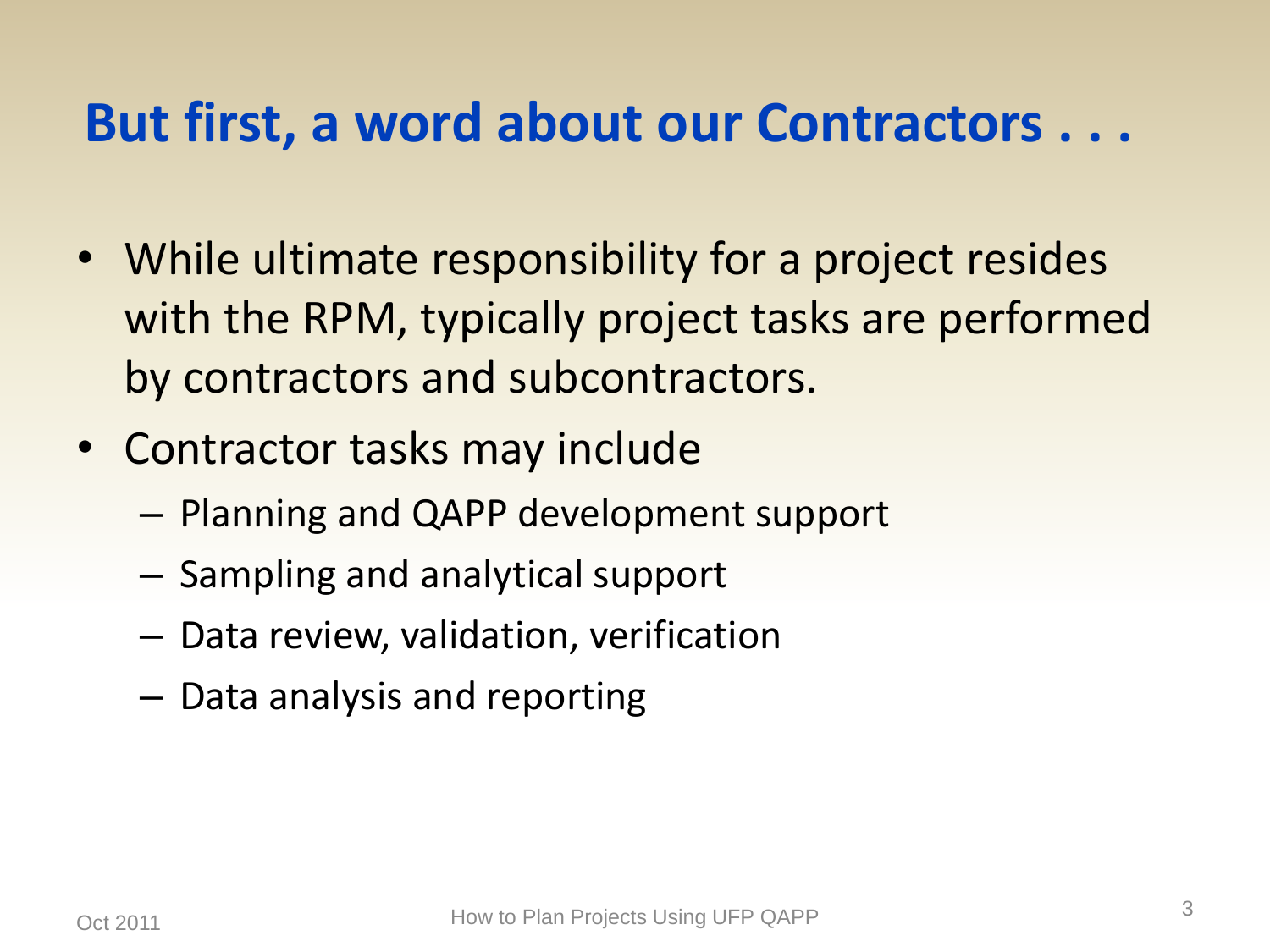## **Lead Agency RPM Responsibilities**

- Represents Organization Responsible for Remediation
- Accountability



- **"The"** person accountable for planning, safety, scope, budget, quality, and project schedule
- Accountable for establishing/meeting stakeholder expectations *while protecting financial interests of Lead Agency*
- Responsible for compliance of site work tasks per governing state and federal regulations
- Responsible for conformance with **UFP QAPP** requirements

#### Management

- Manages overall project team including budgeting and planning
	- Oversees team members
	- Ensures all project objectives are met
- Planning and Scoping meetings
- Directs team to develop and achieve appropriate milestones for project
- Periodically reports to Senior Management regarding individual project status and any material changes to schedule and/or budgets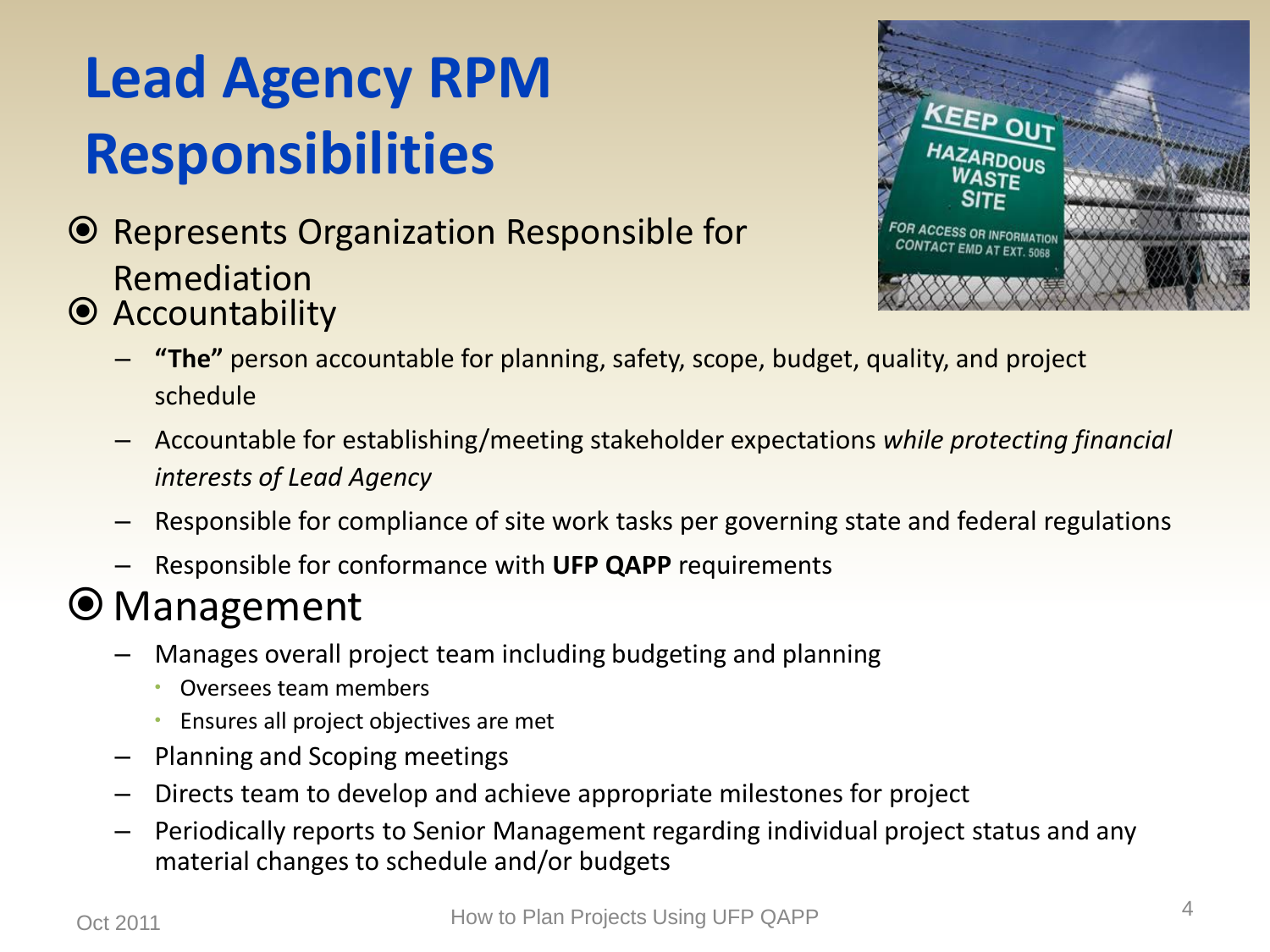## **Lead Agency RPM Responsibilities in Project Planning**

- **Assembles Project Team**  •
	- Includes technical personnel (data generators, data users, QA personnel)
	- May include local stakeholders, police, fire, etc.
	- Size of the project team should reflect the complexity of the project
- **Convenes scoping meetings to define:**  •
	- Project objectives/Environmental questions
	- Environmental decisions that will be made with the collected data
	- Project action limits
	- Type and quantity of data
		- How "good" data must be (data quality) to support the decisions that will be made.

**Note:** project team must first define the quality of the data needed by setting data acceptance limits for the project, Only after this can the team can select sampling and analytical methods to achieve the project data objectives.

- Boundaries of project (temporal, budgetary, geographic)
- **Schedule**



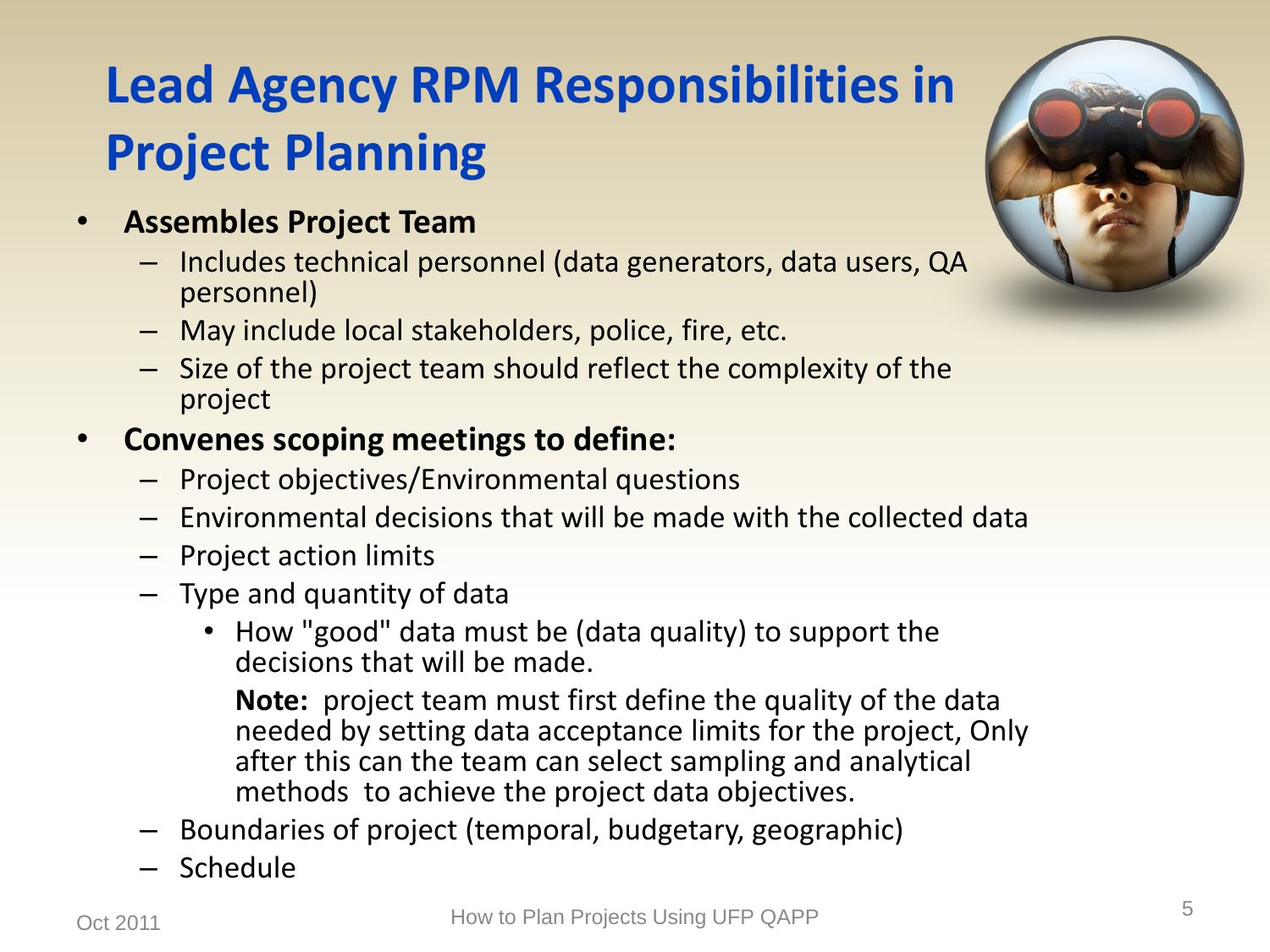### **Lead Agency RPM Responsibilities in Project Planning, continued**

#### • **Develop Organizational Plan for Project that includes:**

- Regulators
- Technical experts
- Data users (including risk assessors)
- Field Contractors/Subcontractors
- Analytical Services Contractors/Subcontractors
- Data Reviewers

#### • **Develop Communication Plan**

- Keeps project team advised as to changes to tasks, procedures, schedule and budget
	- Regulators
	- Project team
	- Contractors and subs



Document Control Number: 128068-QAPP-005

10 of 252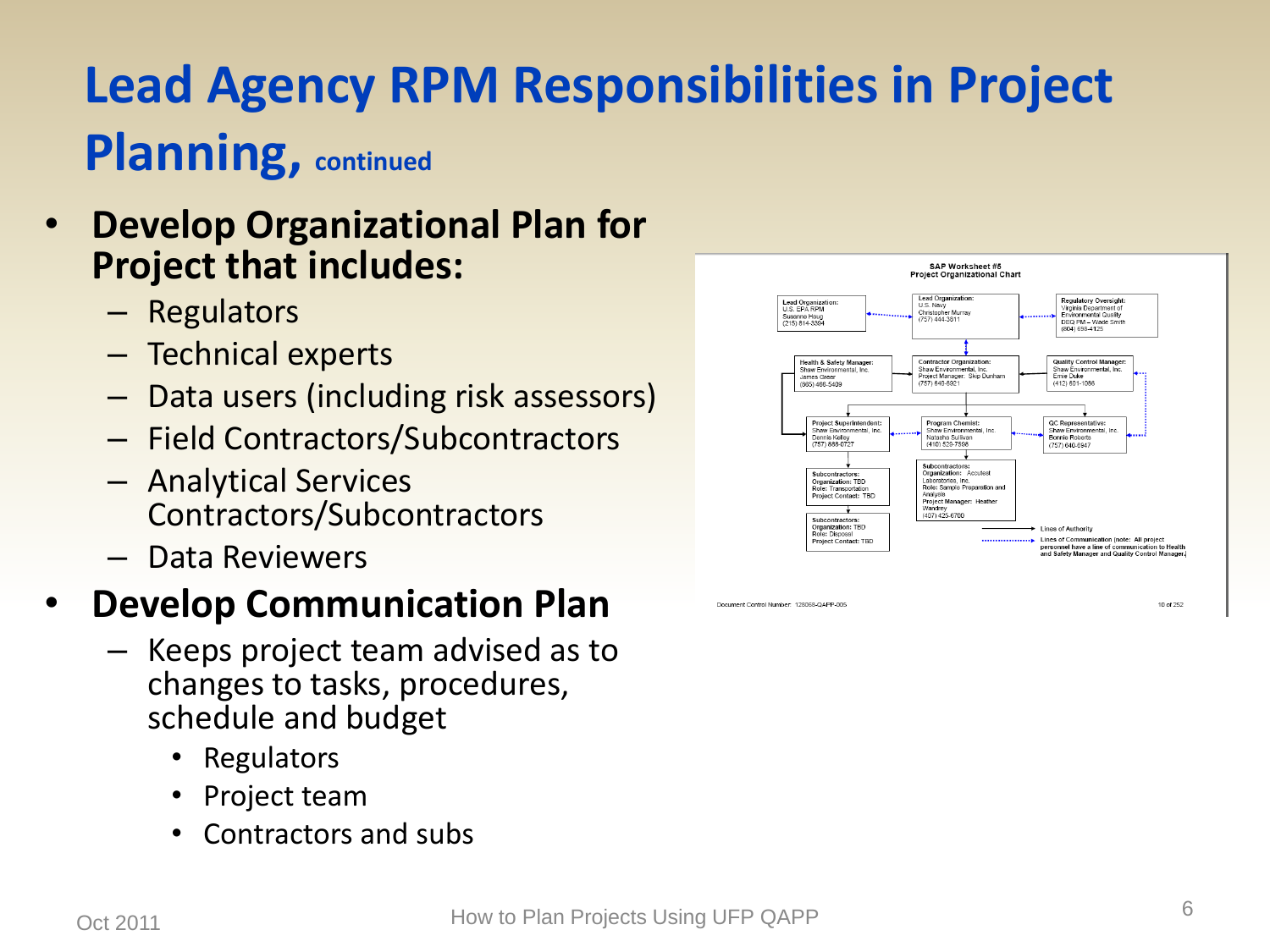## **Lead Agency RPM Responsibilities in Project Planning, continued**

- Documents results of planning in QA Project Plan in accordance with UFP QAPP guidance
- Submits QAPP to Regulators
	- Ensures questions/comments from regulators are addressed and QAPP approved prior to start of field sampling
	- Ensures QAPP addenda, amendments, and revise d SOPs are submitted for review and approval
- Distributes QAPP to project team. Ensures current version, SOPs and addenda are made available and that superseded versions are properly archived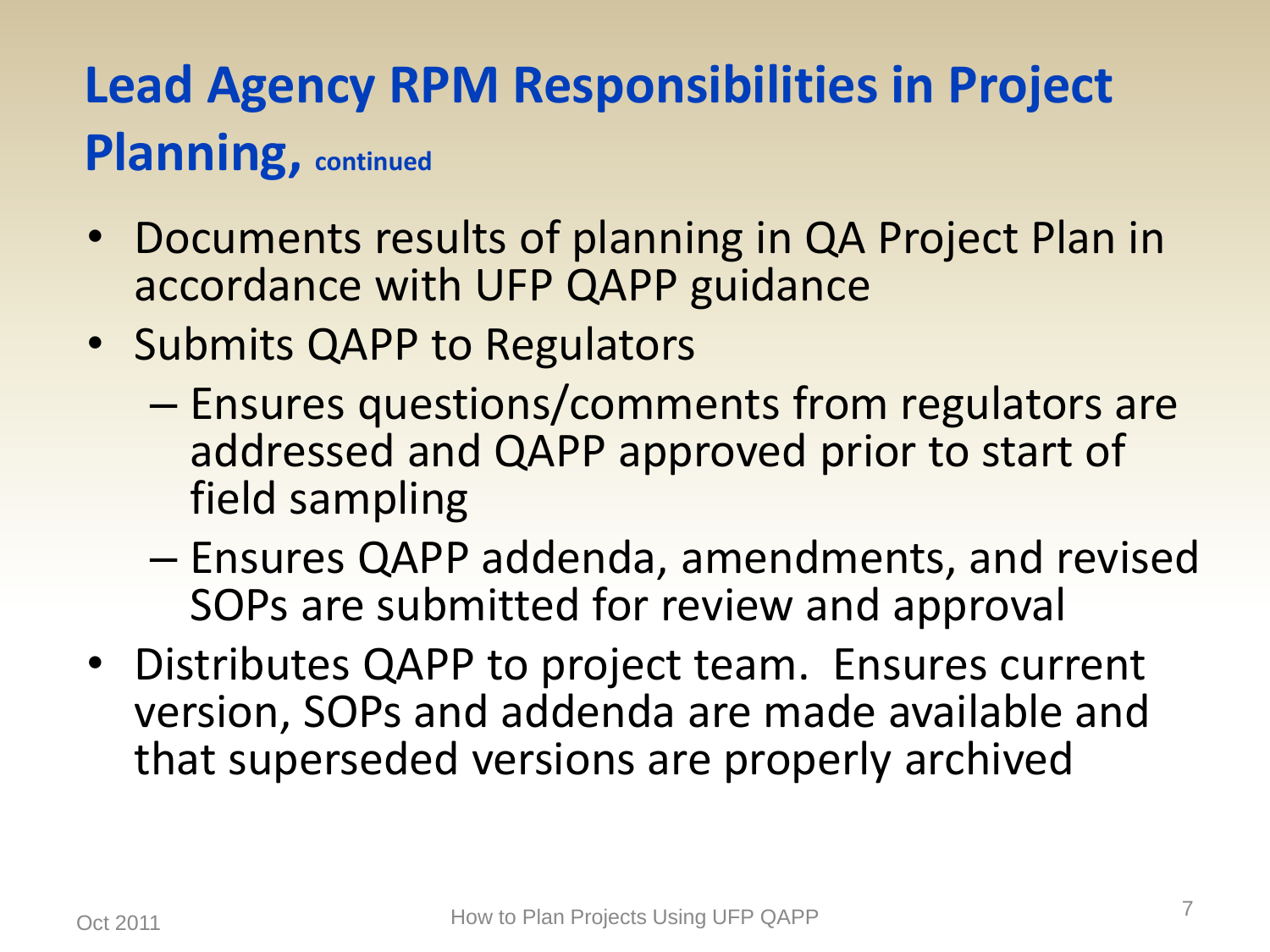## **Lead Agency RPM Responsibilities in Project Implementation**

- **Implements QAPP**
	- Directs contractor tasks
	- Resolves issues
- **Oversight and Assessment** 
	- Ensures routine inspections and planned assessments are performed
	- Identifies the need for additional technical audits
	- Directs effective and documented corrective actions
	- Identifies and tracks work (sampling, analysis) that must be redone
- **Data Review** 
	- Verification and validation of field and testing data
	- Data assessment for statistical assumptions, if applicable
	- Draft report on usability assessment

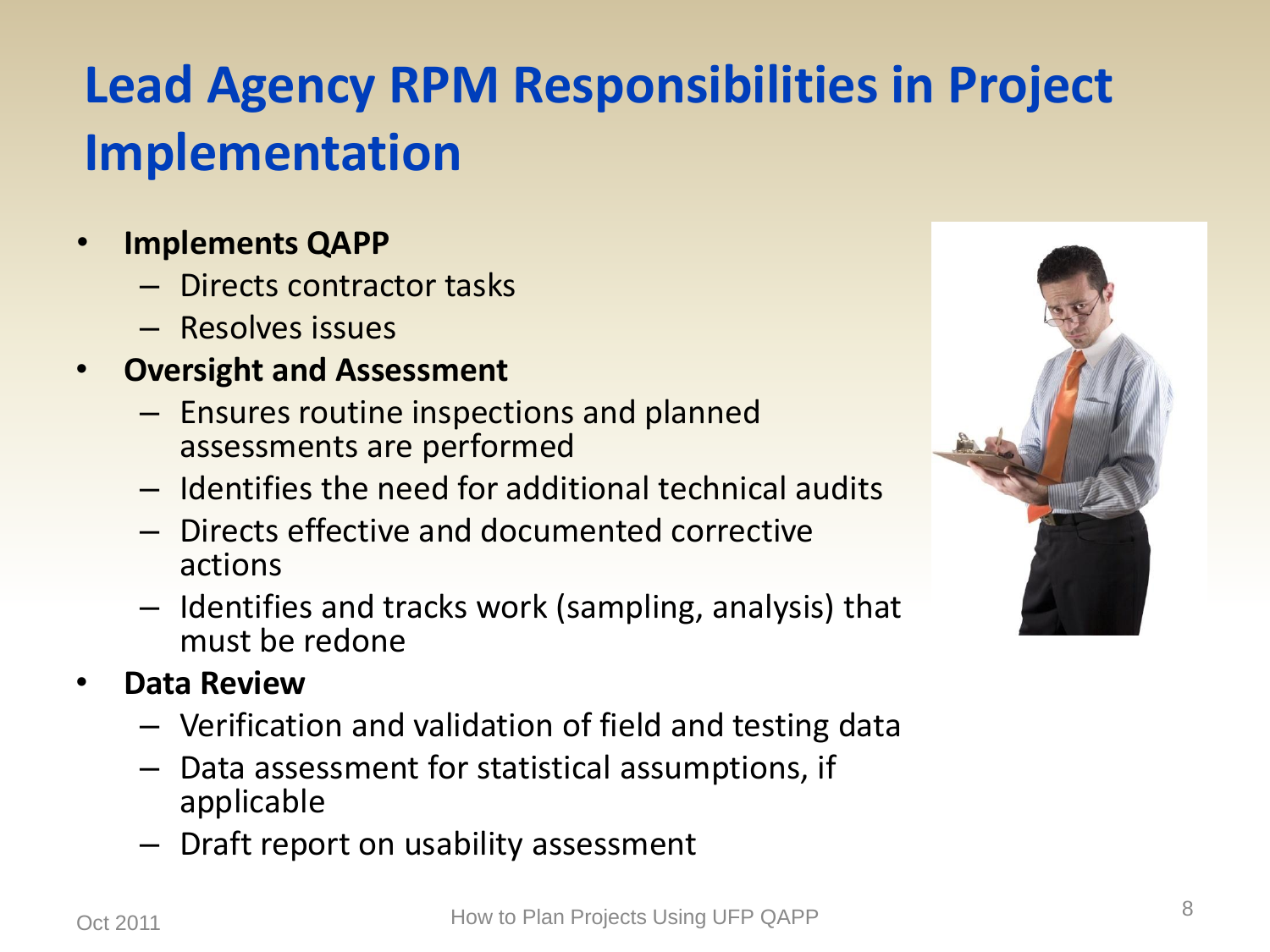#### **Lead Agency RPM Responsibilities for Data Use**

- Convenes team members to discuss issues and potential impact on data usability and achievement of project objectives
- Evaluates team input, determines usability of project data, and issues final report

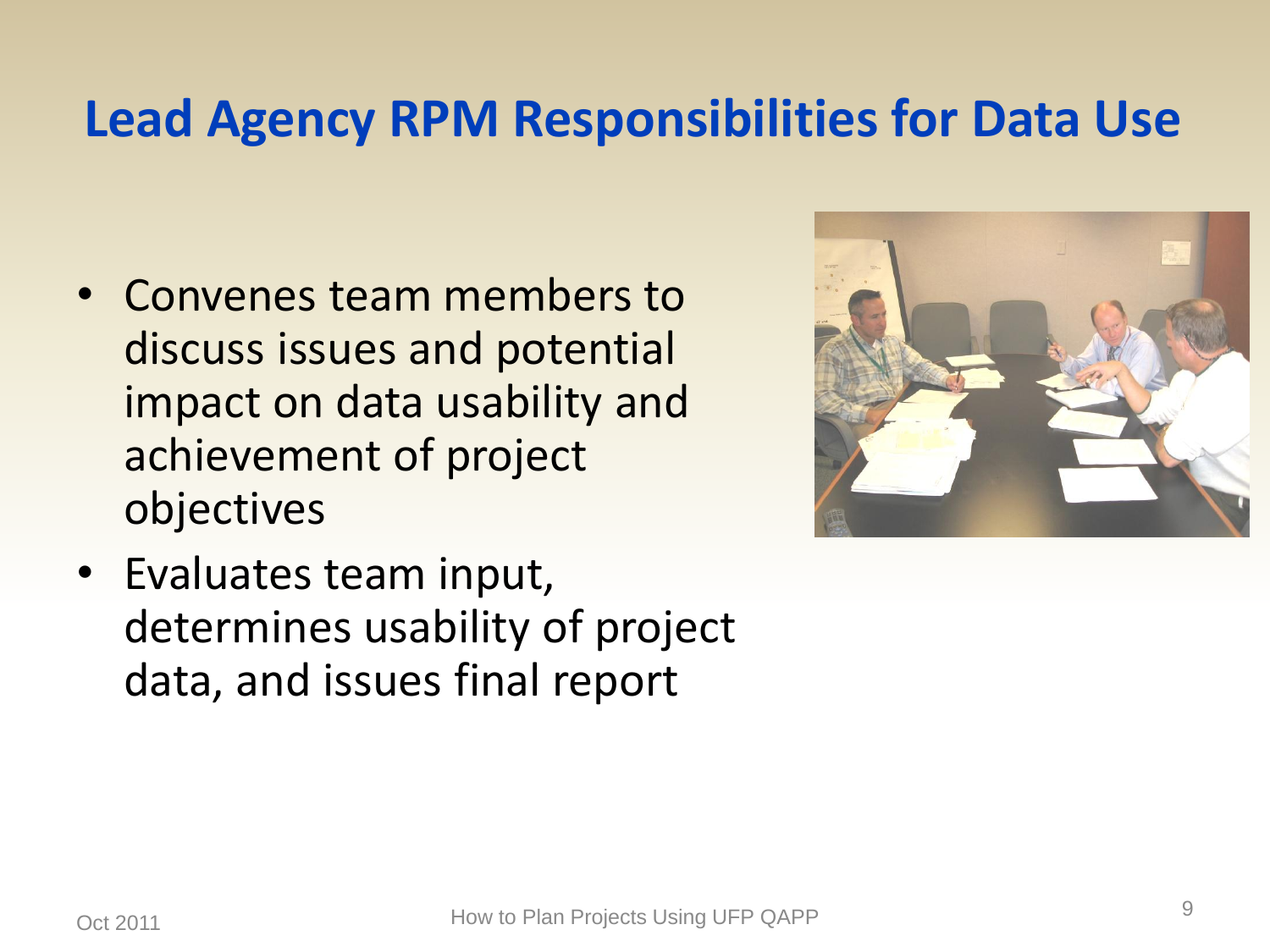### **Regulatory RPM (EPA) Responsibilities**

- Acts as Agency Representative
- Actively participates on Project Team
- Reviews QAPPs/provides comments/approves or concurs on acceptability of document
- Ensures outstanding Agency issues are addressed prior to start of field activities
- Provides Agency project oversight
- Provides guidance and direction
- Enforces regulations
- Periodically reports to Senior Management regarding project status and material changes to schedule and/or budget

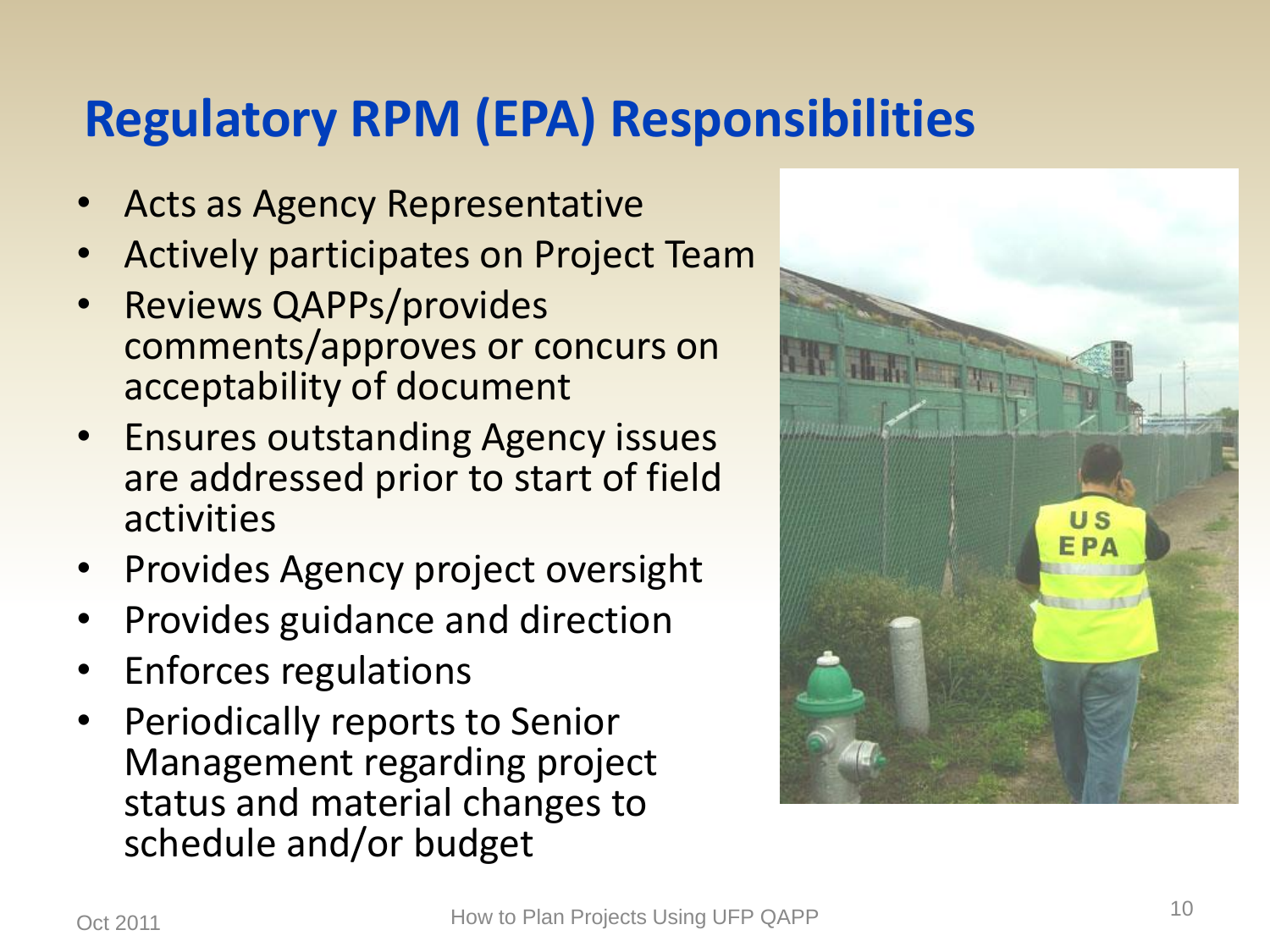#### **Regulatory RPM (EPA) Responsibilities**

- Participates in citizen-related activities, including presentations at public meetings
- Provides technical assistance in preparing information sheets and responsiveness summaries and responds to public inquiries
- Performs documented audits as needed
- Participates in discussion and review of draft usability reports
- Reviews/Accepts/Concurs on Final Project Reports

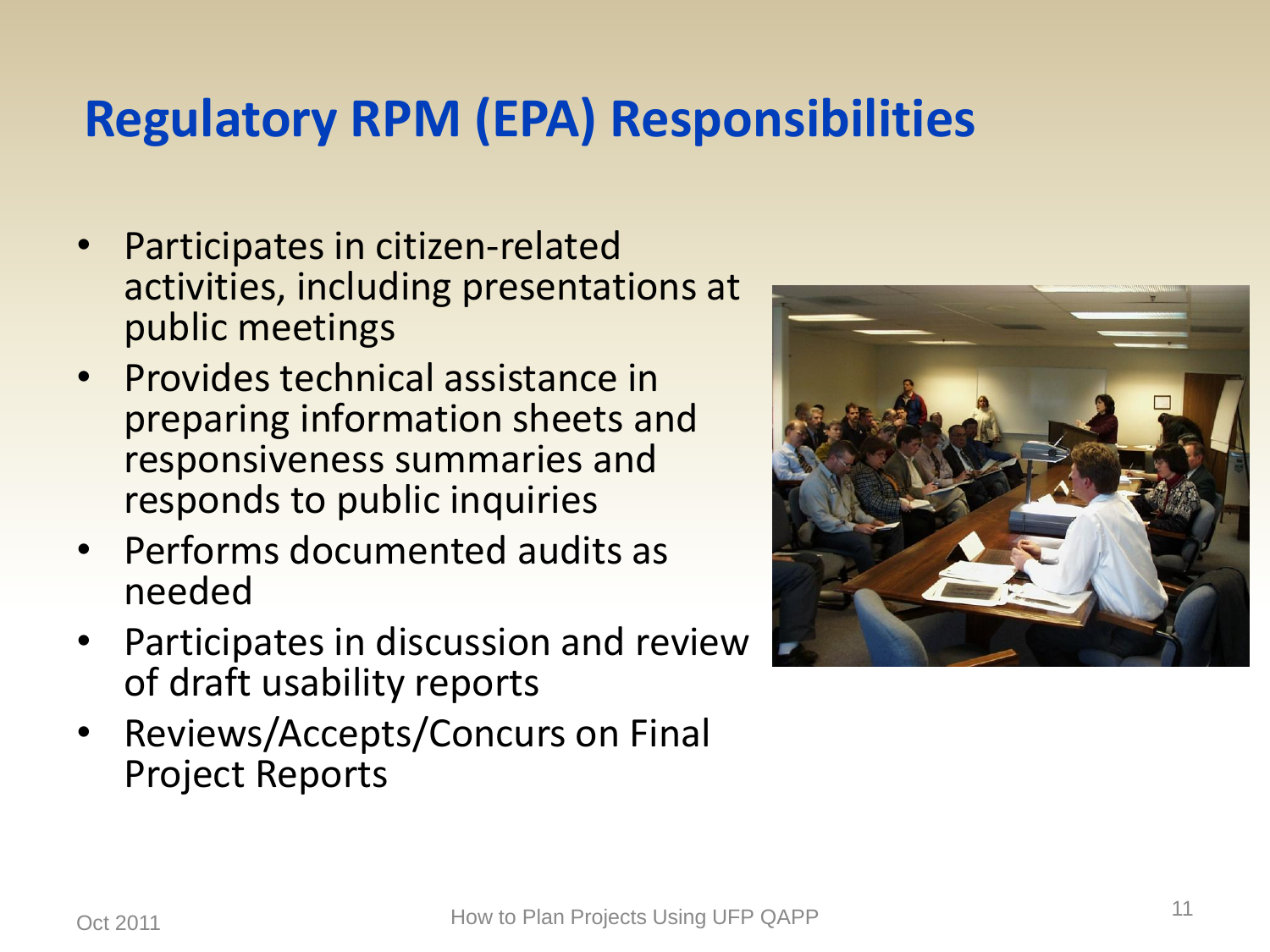#### **Regulatory RPM (State) Responsibilities**

- Acts as State Agency Representative
- Actively participates on Project Team
- Reviews QAPPs/provides comments/approves or concurs on acceptability of document
- Enforces state clean up requirements and regulations
- Protects interests of State and local communities
- Participates in citizen-related activities, including presentations at public meetings

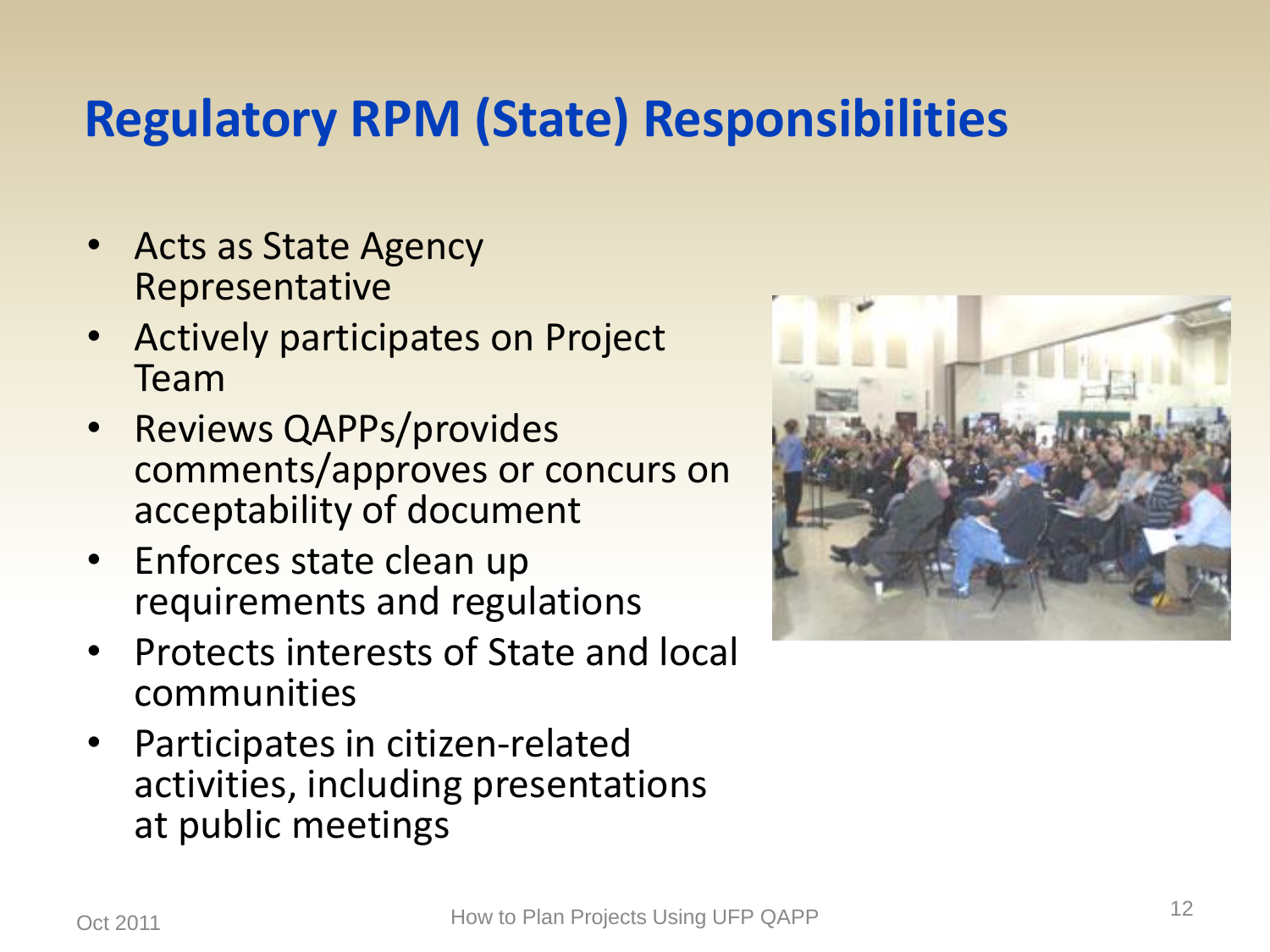#### **Regulatory RPM (State) Responsibilities, continued**

- Provides technical assistance in preparing information sheets and responsiveness summaries and responds to public inquiries
- Provides guidance and direction
- Provides project oversight
- Performs documented audits as needed
- Participates in discussion and review of draft usability reports
- Reviews/Accepts/Concurs on Final Project Reports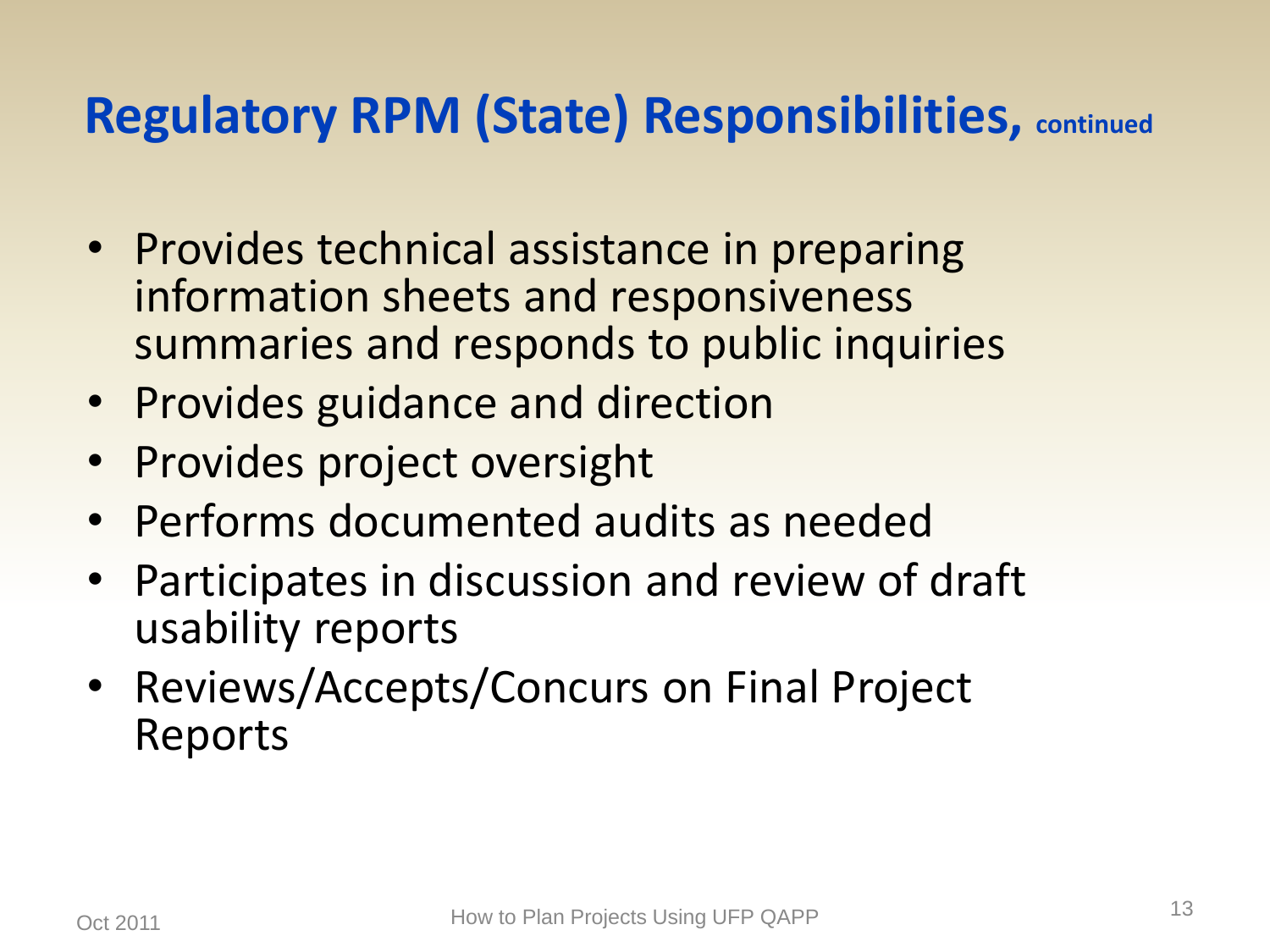## **Advantages of the Team Approach**

#### • **Remedial work is full of surprises!**

– Open communication helps deal with them in timely, effective manner, w/regulatory concurrence

#### • **Responsible Participation**

- Identifying potential issues early in process (e.g., State clean-up standards)
- Maintaining open communication throughout a project
- Quickly reaching consensus on issues that arise
- Listening to others' ideas
- **Formal Partnering Approach (DoD-specific)**
	- Team approach may be formalized
	- Typically, level of participation is project specific
	- In general, some level of team planning is beneficial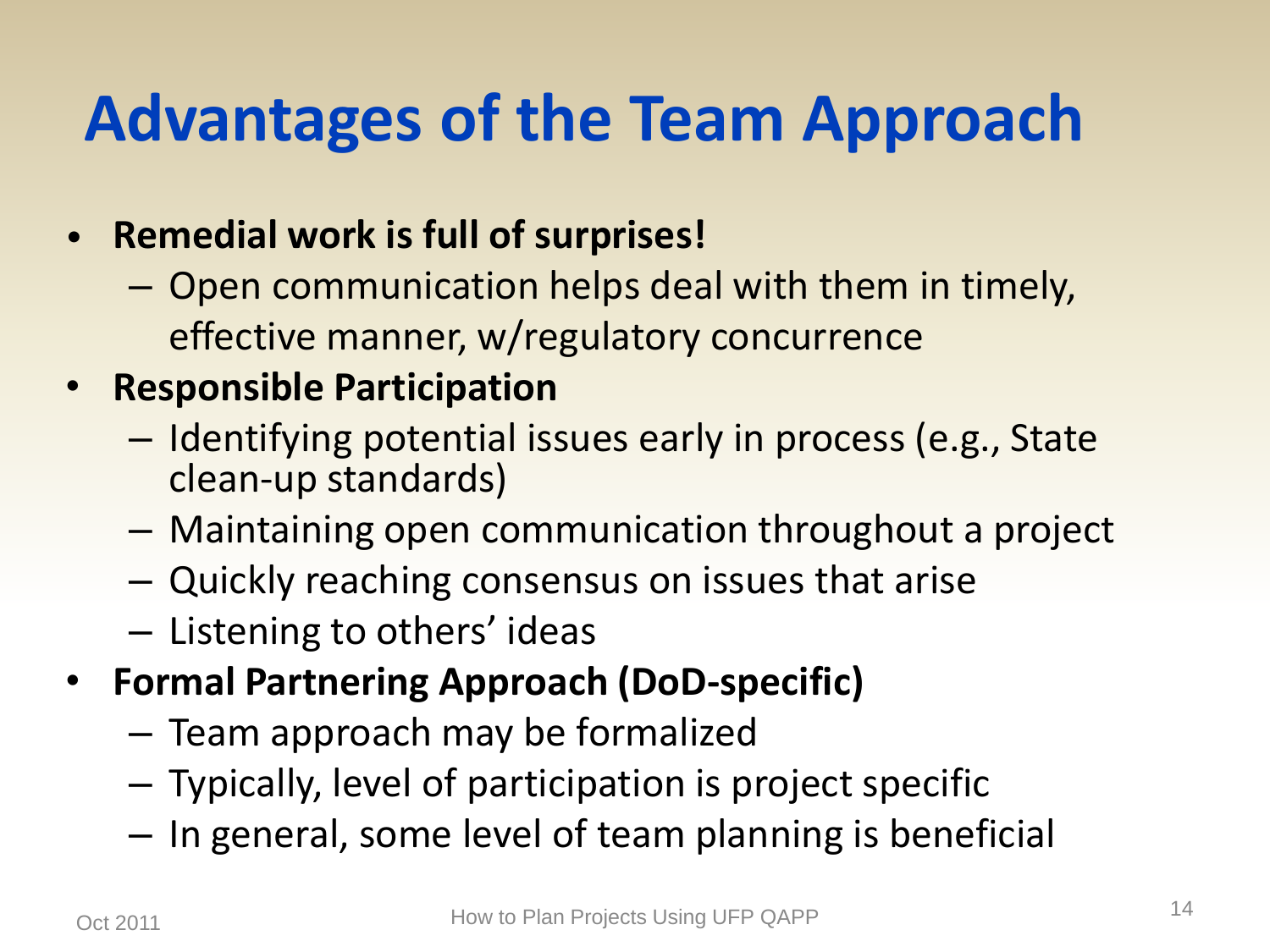## **Advantages of Team Approach, continued**

#### • **Facilitates/speeds up communication**

- Regular team meetings
- Cooperative environment
- Phone calls
- Conference calls
- E-mail

#### • **Technology Selection**

- Identifying and using innovative technologies
- Choosing effective technologies that eliminate future actions
- Choosing efficient technologies that reduce cleanup cost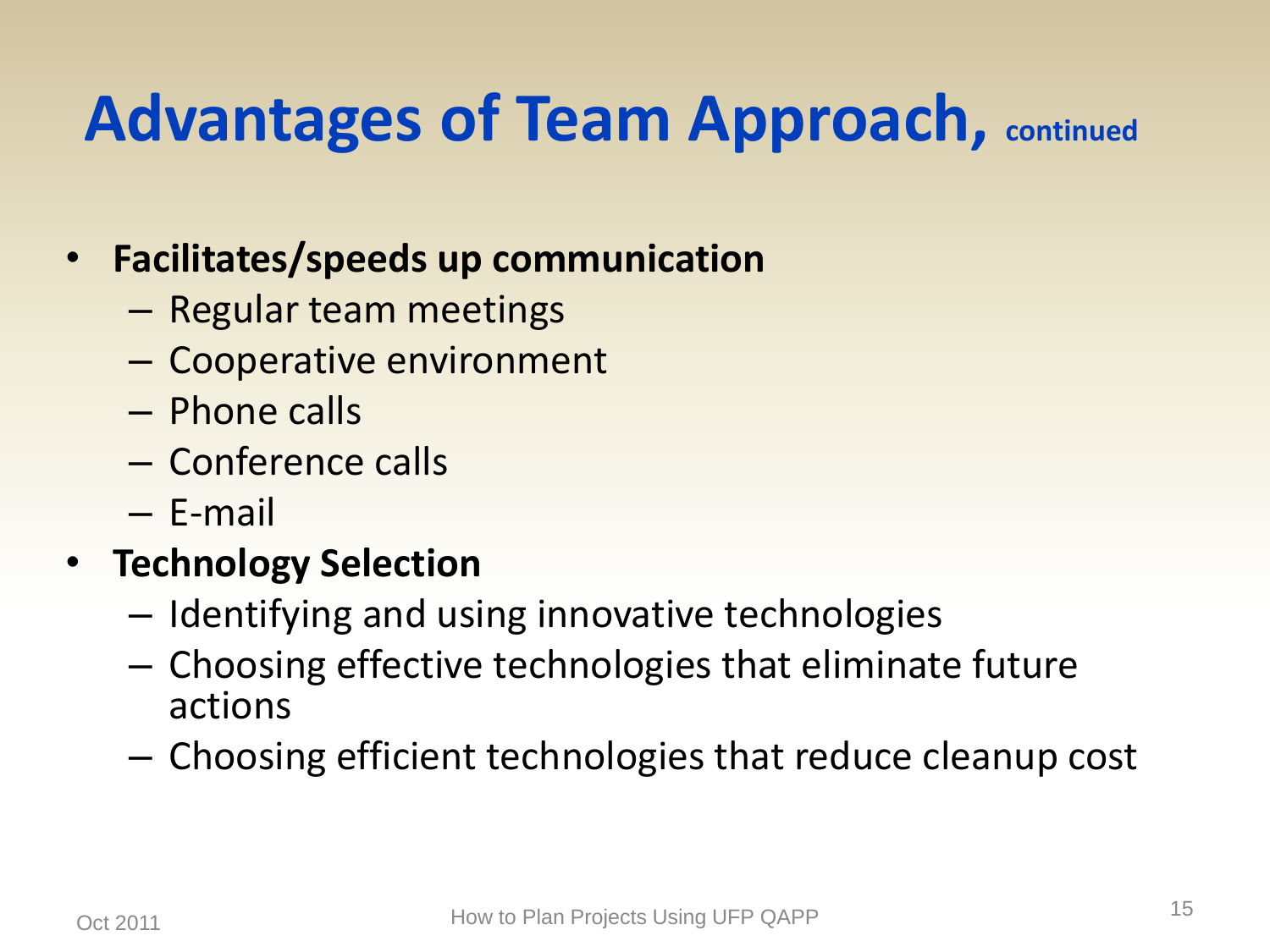## **Contractor Project Manager Responsibilities for Scoping Meetings**

- As directed by Lead Agency RPM, prepare UFP QAPP documents (e.g., maps, worksheets, etc.) for:
	- project tasks that are agreed upon (e.g., analyte list, SOPs, validation procedures)
	- previously known project information (e.g., distribution list, project management organization)
- As directed by Lead Agency RPM, provide scoping meeting presentation of site background information and proposed "agreed upon" site activities
- **Note:** Project activities and information that require agreement/consensus will be discussed at the Scoping Meeting. Worksheets associated with "sticky" issues will be completed after discussion and/or agreement